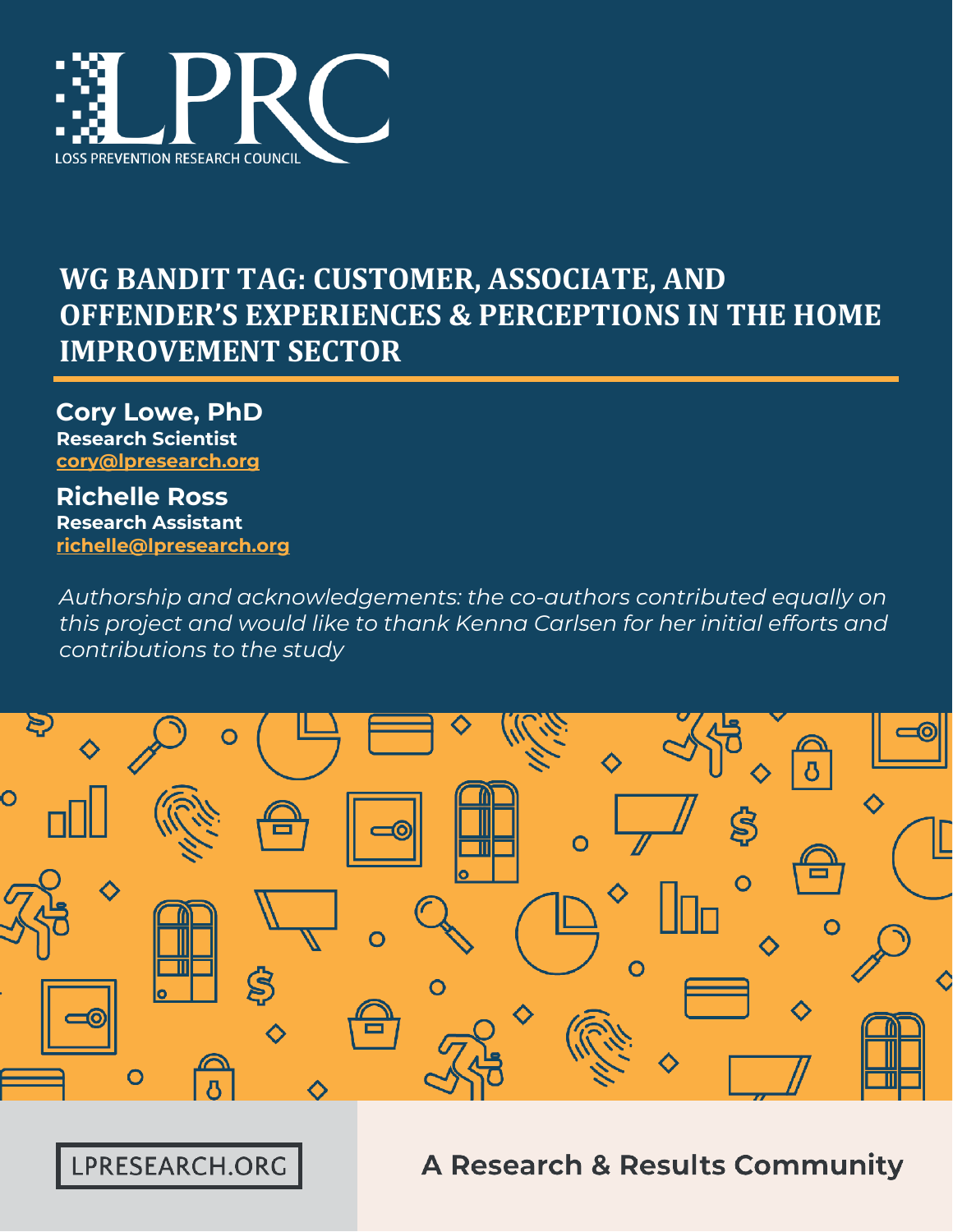#### **Executive Summary**

**Study Overview.** Security wraps are a popular product protection approach; however, retailers need to understand which security wraps provide the greatest value to retailers in terms of: (1) providing customers' the most satisfying shopping experience; (2) deterring retail offenders; and (3) promoting efficiency and job satisfaction among associates. *WG* **advertises** the *Bandit Tag* as a simpler and more secure approach to protecting packaged merchandise. In this study, we examine offenders, associates, and customers perceptions of, and experiences with, the *Bandit Tag* in the context of a home improvement retail store. Finally, the LPRC conducted a time and motion study with nine home improvement retail associates which compared *Bandit Tag* application and removal times with application and removal times for a leading competitor's security wrap.

Associates Perceptions and Experiences. When compared to other security and product protection devices and strategies, associates often preferred the *Bandit Tag.* Most believed the device was a credible deterrent, however, they also appreciated the ease with which the solution could be applied and removed from merchandise.

Associate Time and Motion Study. Results from the time and motion study indicated that store associates applied and removed the *Bandit Tag* in much less time than a leading competitor's security wrap. In fact, they were able to apply the *Bandit Tag* over ten times faster on average than a leading competitor's security wrap and were able to remove it over three times faster than a leading competitor's security wrap.

Offenders' Perceptions and Experiences. Most offenders believed the *Bandit Tag* provided at least the same deterrence level as six other product protection solutions. This was expected according to the SEE-GET-FEAR model – most participants noticed the device, understood many of its capabilities, and believed it was a credible threat. Before the offenders understood the device, 75% indicated that they would only be "slightly likely to steal" an item protected by the *Bandit Tag,* while 25% reported that they would be "likely" or "very likely" to steal a protected item. After learning more about the *Bandit Tag's* functions, 75% said that they were "not at all likely" to steal a protected item, while 25% remained likely or very likely to steal a protected item. Offenders listed a few ways in which the *Bandit Tag* could be a more noticeable, understandable, and credible threat, such as using signage to increase *Bandit Tag* visibility and communicate the device's functions.

Customers' Perceptions and Experiences. Participating customers (n = 20) understood the *Bandit Tag* was for crime prevention and appreciated retailers attempts to prevent retail crime. The vast majority also believed that the *Bandit Tag* would not make the shopping experience less convenient, unlike some other technology. Finally, almost all customers indicated that they felt very safe and comfortable around the *Bandit Tag.* 

Conclusion. Overall, the results indicate the *Bandit Tag* is well received by customers and associates, and it takes much less time to apply and remove the *Bandit Tag* than a leading competitor's security wrap. Finally, interviews with offenders indicated that the *Bandit Tag* would provide at least the same level of deterrence as all other solutions discussed in the study, including a leading competitor's security wrap.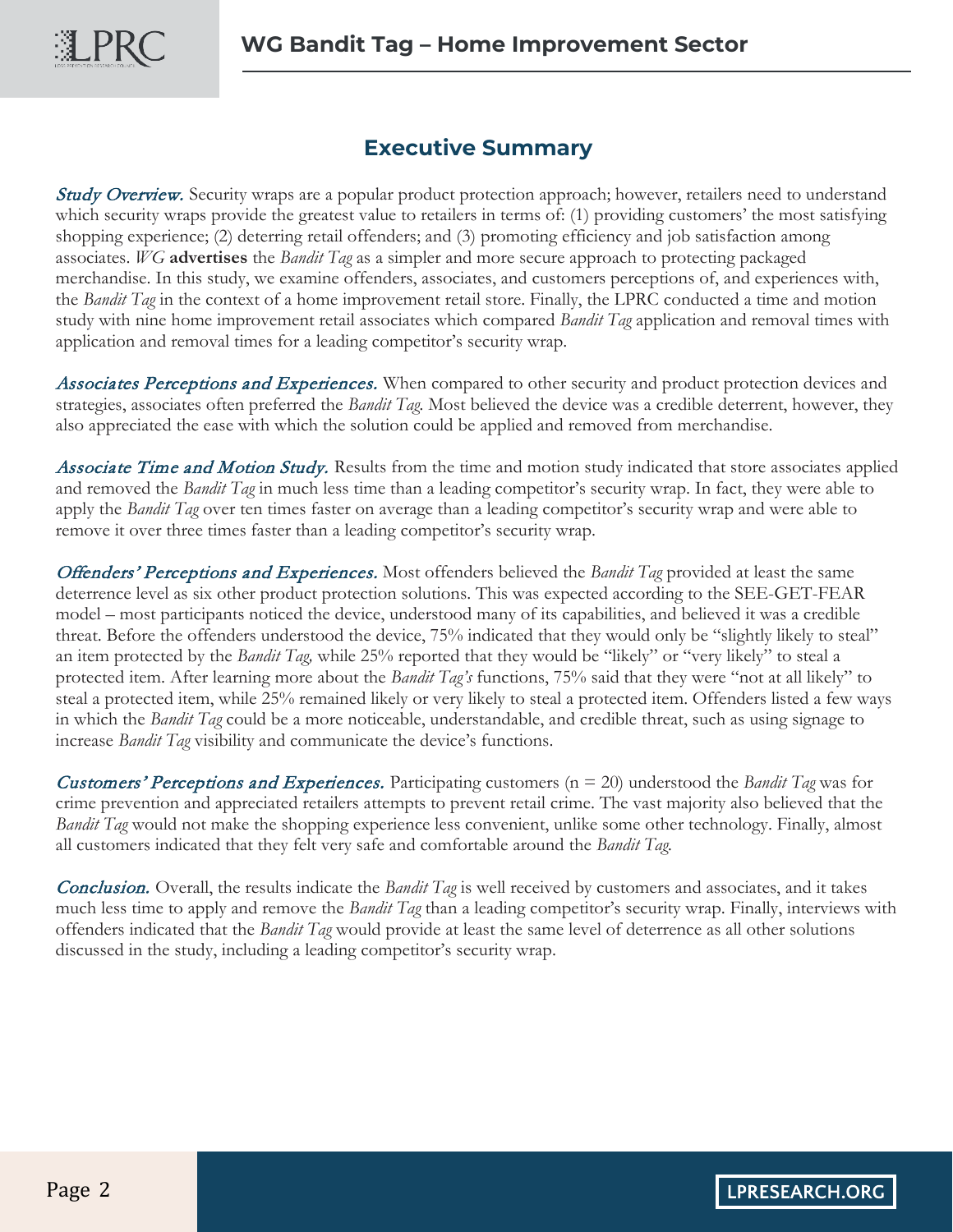#### **Introduction**

Retail theft continues to be a major challenge throughout the industry, and this continues to generate innovation among solution providers. Retailers have always expected solutions to deter and disrupt retail offenders' criminal behaviors; however, they now expect solutions to generate useful criminal intelligence so incidents may be investigated, and loss prevention programs can be improved.

One popular approach to product protection are security wraps – these wraps are attached to package goods using tethers and may be equipped with one or more alarms. These alarms may be activated by tampering with the protection device, attempting to remove the device from the store without being deactivated, attempting to remove the device without the proper detacher, as well as via other means.

WG has introduced the *Bandit IR Smart Tag* (hereafter *Bandit Tag*). This tag is *advertised* as an advanced product protection solution and is intended to protect boxed merchandise like other security wraps. Table 1 provides all the features of the *Bandit Tag* as advertised by WG.

#### **Table 1. Features of the Bandit Tag as advertised by WG**

| Easy attachment to boxed merchandise                      | Alarms when tampered with or removed                 |  |
|-----------------------------------------------------------|------------------------------------------------------|--|
| Simple push-button alarm activation                       | Alarms when in range of EAS pedestals                |  |
| Plunger that recognizes when it is attached/detached      | Removed with a patented/proprietary WG IR detacher   |  |
| Merchandise can be arranged in a more aesthetically       | Available with active RFID                           |  |
| pleasing manner with less loss of shelf space relative to | Generates crime intelligence through the cloud-based |  |
| other solutions in the wrap category                      | data platform                                        |  |

Prior Research. Prior research has examined customers', associates', and retail offenders' perceptions of, and experience with, the WG *Bandit IR Smart Tag* (hereafter referred to as the *Bandit Tag*) in the health and beauty sector. That research found that, overall, offenders: (1) could easily see the solution; (2) understood much of its functionality; and (3) believed it to be a credible deterrent. These three elements (noticeability, understandability, and credibility) are central to the effectiveness of product protection solutions; therefore, it was no surprise that most offenders indicated they would be unlikely to attempt to steal an item protected by the *WG Bandit Tag.* Similarly, customers and associates had favorable perceptions of the *Bandit Tag.* 

**Current Study.** The current study is designed to examine customers', associates', and offenders' perceptions of, and experiences with, the *Bandit Tag* in the home improvement sector of retail. To accomplish this, LPRC research staff conducted structured interviews with store associates ( $n=10$ ), offenders ( $n=8$ ), and customers ( $n=20$ ). Furthermore, we conducted a time and motion study with a separate group of 9 store associates. In total, we were able to collect data from 47 associates, customers, and offenders.

All the structured interviews, as well as they time and motion study, were conducted at a local home improvement LPRC StoreLab in Gainesville, Florida. LPRC StoreLabs are active, in-service retail stores where the LPRC is permitted to conduct research on an as-needed basis. Given that the LPRC has over 30 store labs, the LPRC is able to rotate where we conduct research, meaning that neither customers nor associates ever develop extensive experience with our researchers or the research experience. Therefore, there is no reason to believe that participating customers and associates in the StoreLabs respond differently because they are shopping or working in a StoreLab; this should provide readers greater confidence in the study's findings.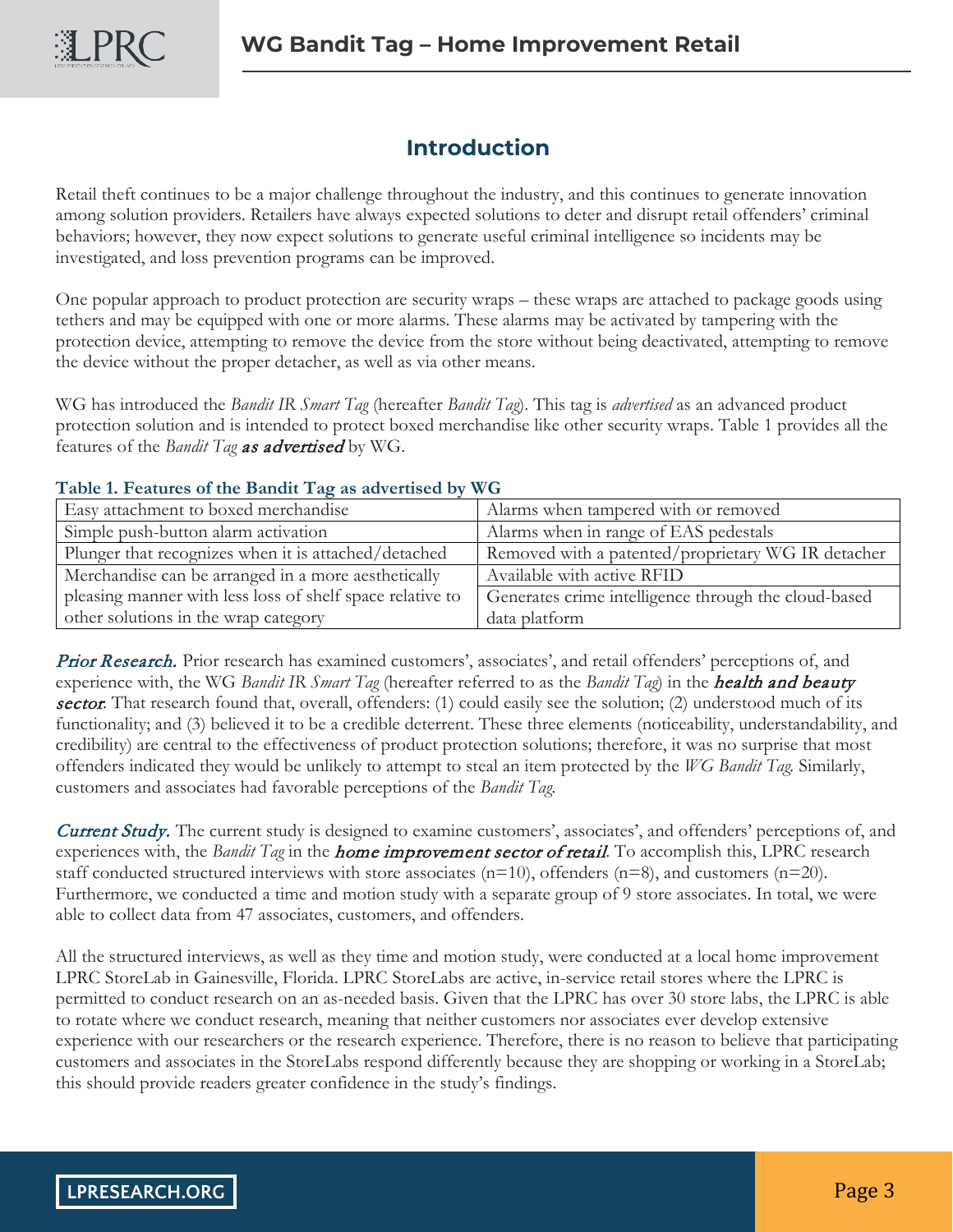## **Offenders' Reactions to the** *Bandit Tag*

LPRC research staff conducted interviews with 8 self-reported offenders in our . These offenders were recruited from our ongoing pool of past research participants, as well as from advertisements in local outlets and message boards. All of the participants were screened to ensure they had a relatively recent history of offending, and that they had sufficient experience offending.

Within the LPRC, we rely on the "SEE-GET-FEAR" model to estimate the likely deterrent value of a loss prevention solution. According to this model, offenders must: (1) SEE the deterrent - they must visibly recognize its presence; (2) "GET" the deterrent – they must understand its function; and (3) "FEAR" the deterrent, which means they must believe that its use provides a credible threat to them.

|                   | For a deterrent solution to be effective, offenders must |                |                 |  |
|-------------------|----------------------------------------------------------|----------------|-----------------|--|
| The "SEE-GET-'    | $"$ SEE IT $"$                                           | "GET IT"       | "FEAR IT"       |  |
| FEAR" Model of    | Notice the                                               | Understand the | Believe the     |  |
| <b>Deterrence</b> | solution is in                                           | solution's     | solution is a   |  |
|                   | use                                                      | capabilities   | credible threat |  |

Therefore, we began our interviews with the eight offenders by leading them to the tools section of the StoreLab where the *Bandit Tag* was deployed. While in the tool section, we conducted interviews to understand their perceptions of, and reactions to, the *Bandit Tag.* 

Did Offenders "See" the Solution. To understand whether the offenders noticed the *Bandit Tag,* we asked the offenders whether they noticed any product protection devices in the area. There were also enhanced public view monitors, security cameras, another security wrap solution, and other security solutions in the area; nevertheless, 88% offenders noticed the *Bandit Tag* was in use.

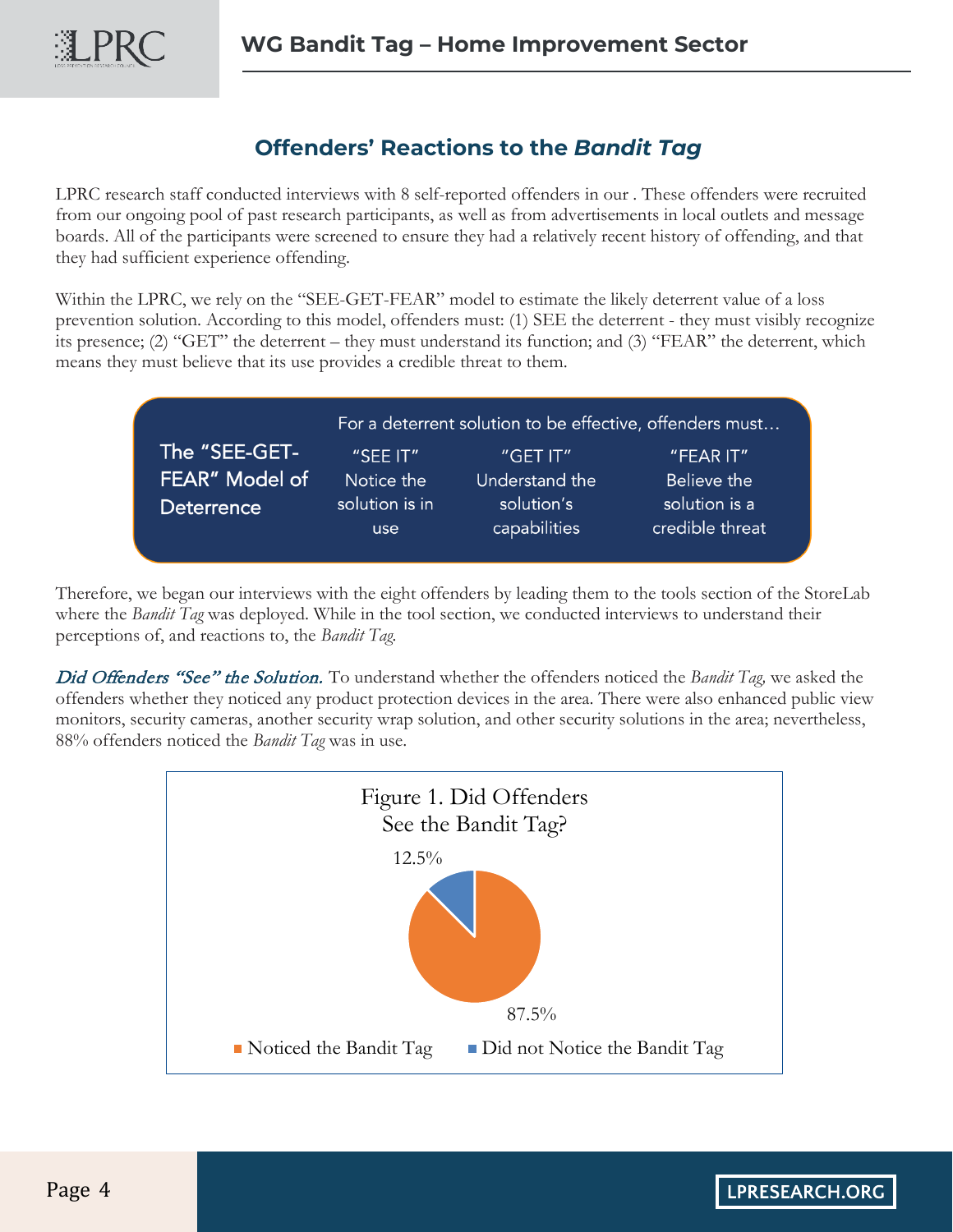LPRC

When LPRC researchers asked the offenders what could be done to make the *Bandit Tag* more noticeable, 37.5% indicated that the device might be improved by making the device a brighter, or more noticeable color, 25% suggested that signage might draw additional attention to the devices, and 12.5% suggested that additional wires might make the *Bandit Tag* more noticeable.

Did Offenders "Get" the Solution. Next, we asked the offenders to describe how they believed the *Bandit Tag*  functioned; this was done to determine whether they understand (i.e., "Get") its capabilities. Figure 2 provides the results of this series of questions; most offenders did not fully understand the *Bandit Tag's* capabilities and functions. Only 12.5% accurately described all the functions of the *Bandit Tag,* 12.5% overestimated the *Bandit Tag's*  capabilities; and 75% underestimated the *Bandit Tag.* 



The Deterrence and Intelligence Gathering Tradeoff. Before proceeding, it is important to note the tradeoff between deterrence and intelligence gathering. For example, retailers often use a combination of overt and covert surveillance cameras to achieve separate goals – deter offenders and gather intelligence about offenders who are not deterred by a solution.

Theoretically speaking, if offenders underestimated the intelligence-gathering capabilities of a device, while recognizing some of the deterrent features, then the device may help retailers deter "deterrable" offenders while also generating intelligence about determined offenders who are not deterred by the solution.

In the case of the *Bandit Tag,* offenders mostly understood the tag's alarming functions, including when it would alarm, although a few did not realize how sensitive the *Bandit Tag* was to tampering. Most of the offenders who underestimated the *Bandit Tag* did not understanding its intelligence-gathering capabilities. For example, most of those who underestimated the *Bandit Tag* (83.3%) did not understand how the tag could be integrated with surveillance systems and other LP technologies to generate crime intelligence.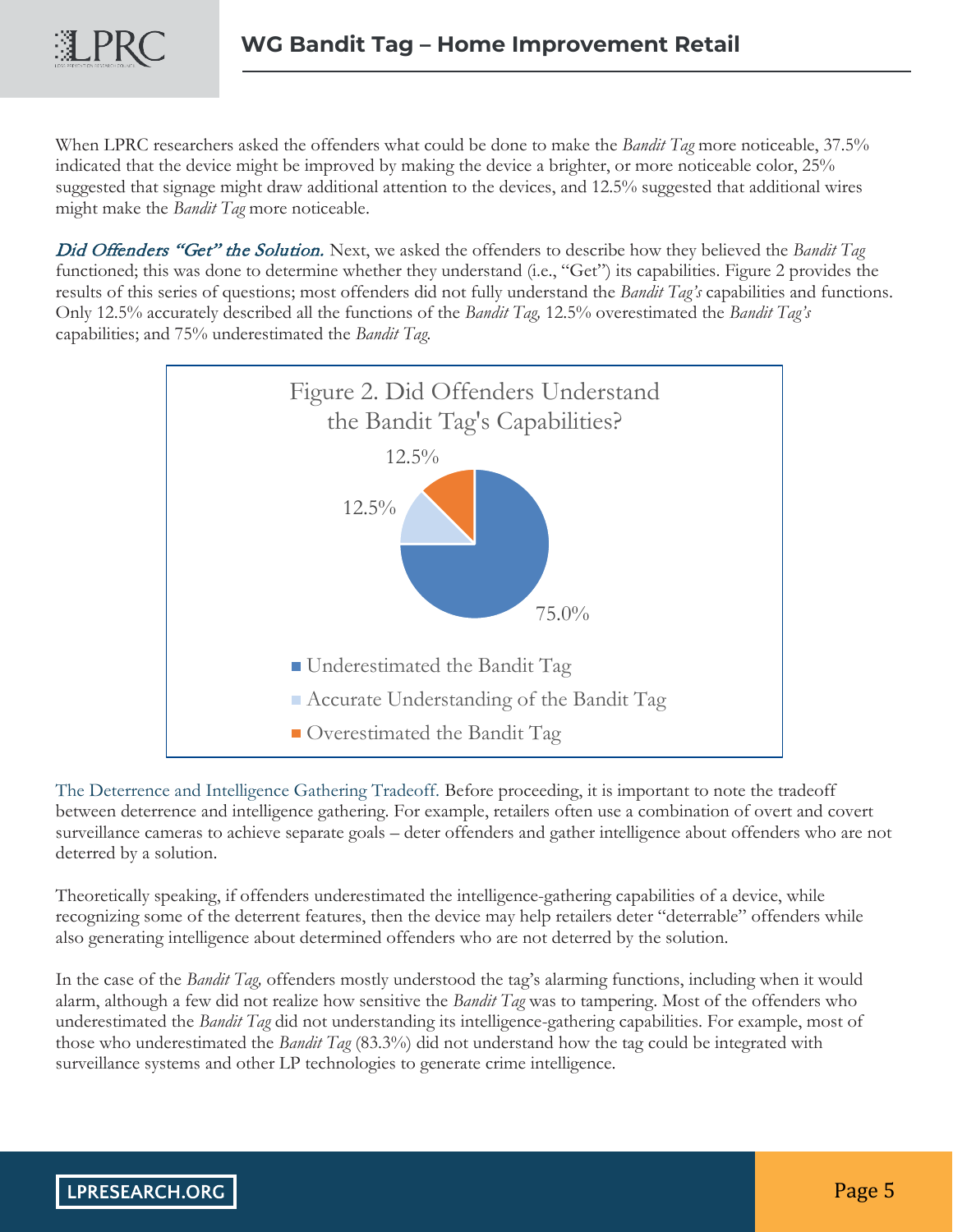#### Do Offenders Believe the Bandit Tag is a Credible Threat?

To deter retail offenders, offenders must believe deterrents are a credible threat. That is, we want them to believe: (1) the deterrent increases the risk of formal sanctions (arrest, prosecution, etc.) and informal sanctions (reputation, employment, etc); and/or (2) the deterrent increases the amount of time and/or effort required to commit their offense. In other words, we want offenders to believe there is a credible "increased cost" of offending in terms of risk or effort.

Therefore, we asked the offenders how likely they would be to attempt to steal merchandise protected by the tag. In fact, we asked this question twice – once before explaining the full capabilities of the *Bandit Tag* and once after explaining the *Bandit Tag's* capabilities.

The Bandit Tag: A Credible Threat?

6 offenders said they would not attempt to steal protected items after receiving an explanation of the *Bandit Tag*

2 offenders were "undeterrable" – they would attempt to steal a protected item regardless of the Bandit Tag's capabilities

Prior to explaining the *Bandit Tag's* functions, six of the offenders indicated that they were "slightly likely" to steal an item protected by the *Bandit Tag*, one indicated they were likely to steal, and one said they were very likely to steal a protected item. After explaining the *Bandit Tag's* capabilities*,* all the offenders who previously said they were slightly likely to steal a protected item said that they were "not at all likely" to steal a protected item.

Perceived Relative Deterrence of the Bandit Tag? The LPRC also wanted to understand whether the *Bandit Tag*  was more or less of a deterrent relative to the other solutions. Therefore, we asked the offenders. Figure 3 provides the relative deterrence of the *Bandit Tag* in relation to six other solutions, including keeper boxes, competing security wraps, PVMs, RFID, EAS Tags, and CCTV.

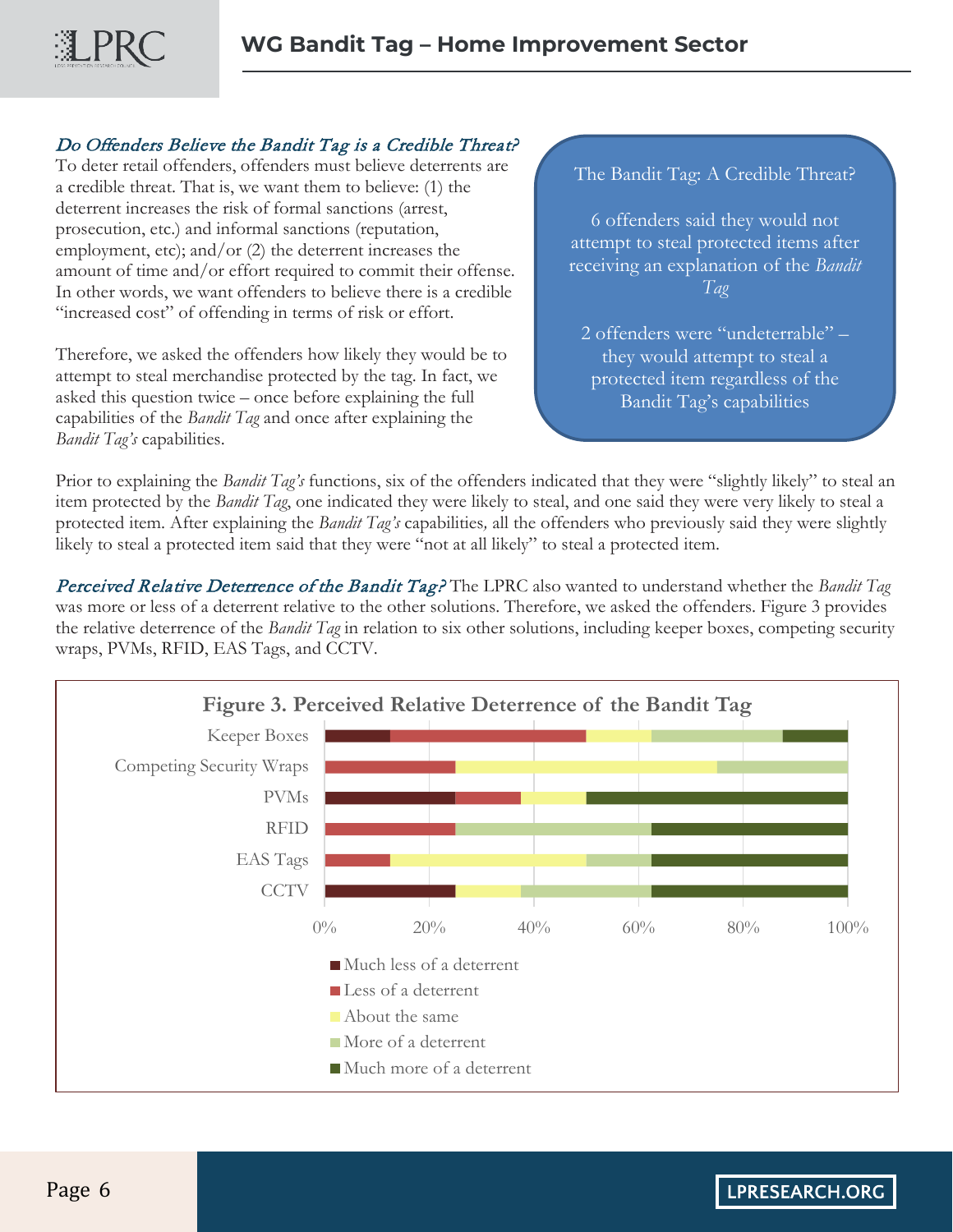**To aide interpretation of this chart, the chart has been color coded – when the green bars are larger, the perceived deterrent value of the** Bandit Tag **is greater; when the red bars are larger, the perceived deterrent value is less; yellow bars indicate that the perceived deterrent value is approximately the same as the listed solution.** 

In every case, the majority of offenders indicated that the *Bandit Tag* provided at least the same deterrence level as the other loss prevention solutions. In other words, the majority of offenders believed that this would be as effective as all of the other solutions.

### **Store Associates' Reactions to the** *Bandit Tag*

LPRC research staff conducted interviews with 10 associates at a local home improvement StoreLab in Gainesville, Florida. The participating associates had worked at the store for an average of 7 months; the participating associate with the shortest tenure had been employed for 1.5 months, while the associate with the longest service time had been employed for 12 months.

Overall, store associates held favorable opinions of the *Bandit Tag.* When asked whether the *Bandit Tag* positively or negatively affected their ability to provide customer service on a scale from 1 to 5, with 1 representing a negative effect and 5 representing a positive effect, the average score was a 4.4 out of 5. This indicates that associates believe the *Bandit Wrap* positively influences their ability to serve customers. Furthermore, as shown in Figure 4, 60% of the store associates we surveyed also preferred to use the *Bandit Tag* rather than the leading competitors' security wrap.



#### **Figure 4. Percentage of Associates Preferring the Bandit Tag or a Leading Competitor's Security Wrap**

Finally, the associates were asked whether the *Bandit Tag* would hinder them from doing their duties. Importantly, none of the associates said that the *Bandit Tag* hindered their ability to do their jobs. When compared to other loss prevention solutions, some of the associates preferred other technologies to the tag – one associate indicated that they preferred PVM cameras because the "offender can be seen." However, another participant noted that "cameras can only deter so much, the offender has to see and touch the bandit tag, making them less likely to steal the item."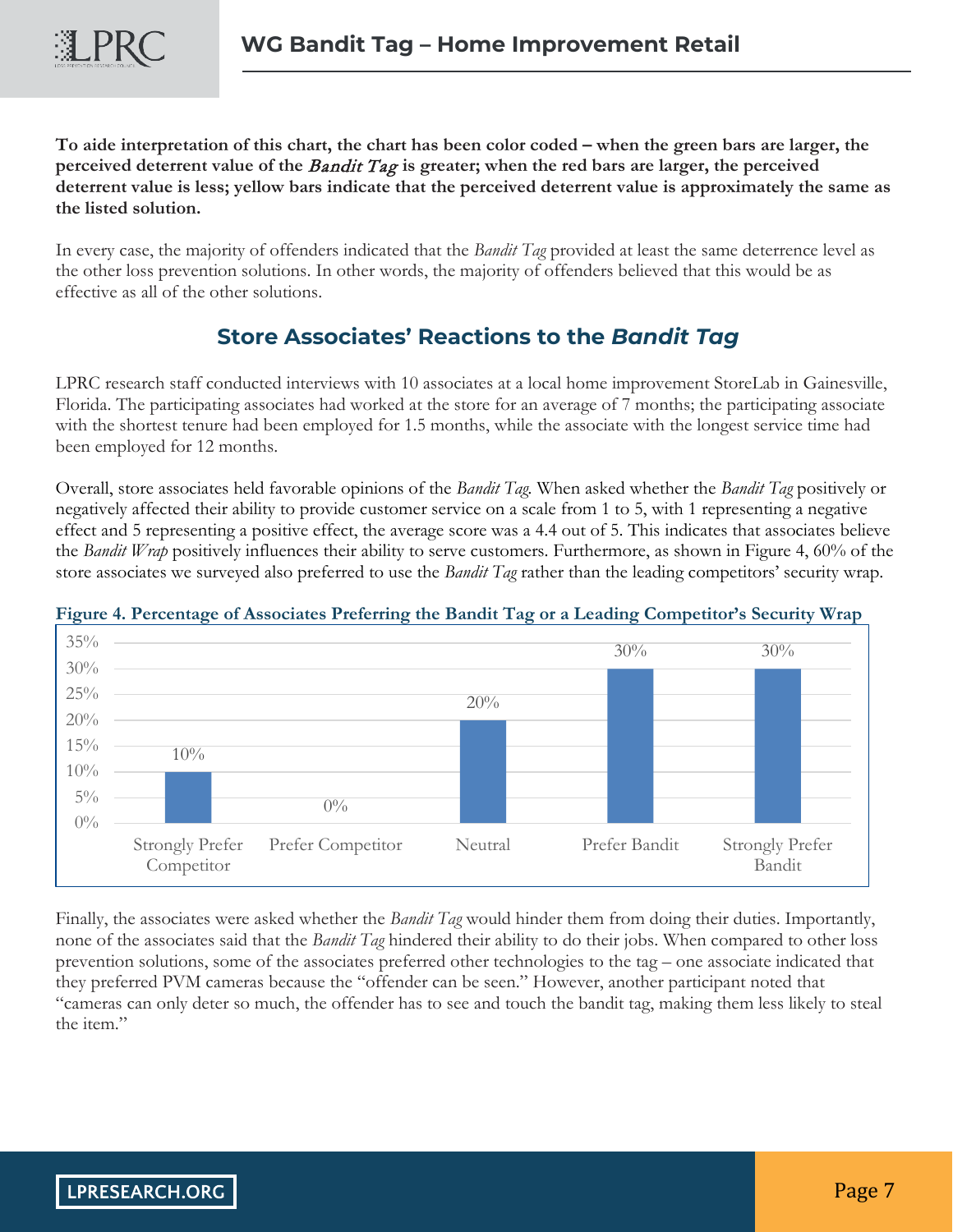まPRC

#### **Store Associates Time and Motion Study (n=9)**

Next, a separate group of nine store associates participated in the time and motion portion of the study. This time and motion portion was designed to compare the amount of time it takes, on average, to apply and remove the *Bandit Tag* from a product with the amount of time it takes, on average, to apply a leading competitors' security wrap solution. The competing solution is like the *Bandit Tag* in some ways; however, there are two key differences between the *Bandit Tag* and the competing solution that might affect the amount of time it takes to apply the devices to products. First, whereas the competing solution has two straps that must be applied to the corners of the packaging and adjusted during application, and (2) removing the competing solution requires the end user to respool the straps by rewinding a knob on the device.

Each of the nine associates applied and removed the *Bandit Tag* and the competing security wrap 15 times; this was broken down into three trials. The order in which the associates applied and removed the tags were randomly alternated between participants, ensuring that the amount of time it took, on average, was not affected by the order in which they applied the devices – this reduces the influence that factors such as fatigue might have otherwise had on the results of the trial.

As shown in Figure 5, associates applied and removed the *Bandit Tag* more quickly than the competing wrap. However, to ensure that the differences were not due to random chance, we used paired-samples (i.e., dependent samples) t-tests to compare the mean removal and application times. When comparing the average time it took associates to apply and remove the devices, we averaged each of the associates 15 trials for the application and removal of both the *Bandit Tag* and the competing security wrap; next we compared these times using pairedsamples t-tests.





First, we used a paired-samples t-test to estimate the mean difference in application time for the **Bandit Tag** and the competing security wrap. Results indicated that it took associates 48.2 fewer seconds, on average, to apply the *Bandit Tag* ( $M = 4.00$ ;  $SD = .74$ ) than the competing security wrap ( $M = 52.12$ ;  $SD = 6.02$ ); this difference was statistically significant ( $t = 25.15$ ;  $p < .000$ ).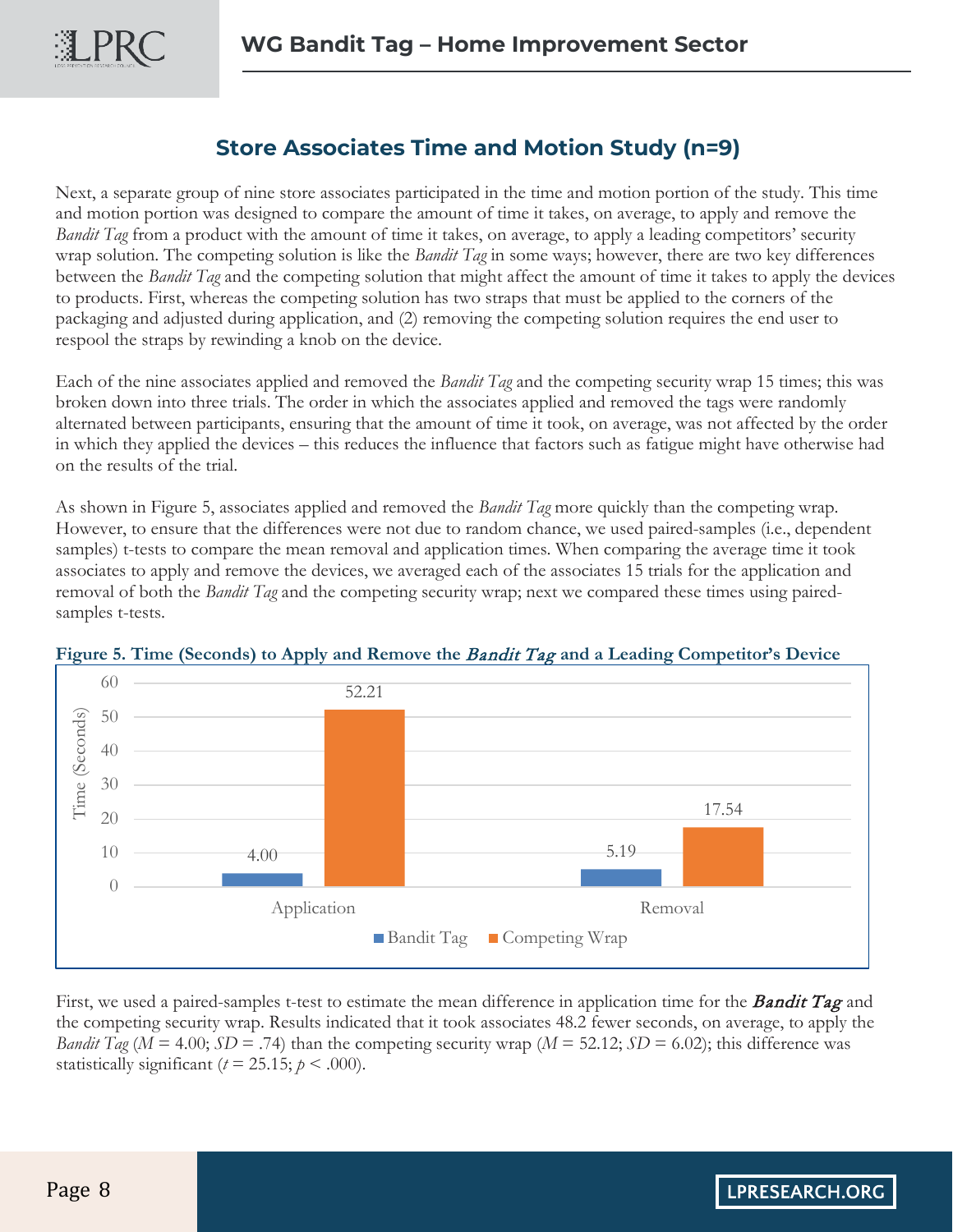LPRC

Likewise, we used a paired-samples t-test to estimate the mean difference in removal time for the two devices. Results indicated that it took store associates 12.35 fewer seconds, on average, to remove the *Bandit Tag* (*M* = 5.19;  $SD = 3.88$ ) than to remove the competing security wrap ( $M = 17.54$ ;  $SD = 4.14$ ); this difference was also statistically significant ( $t = 7.83$ ;  $p < .000$ ).

In conclusion, associates spent less time applying and removing the *Bandit Tag* than they did with a leading competitor's security wrap; they preferred it when compared to the competitor's security wrap; and, overall, associates had very favorable opinions of the *Bandit Tag.*

### **Customer Perceptions and Experiences (n=20)**

LPRC research staff conducted interviews with 20 customers during intercepts at a local home improvement StoreLab. These interviews included questions about many aspects of the technology, including whether they had seen the *Bandit Tag* in stores before; fully 75% of customers said that they had not seen the technology before. In response to open-ended questions, most of the customers understood that the device would alarm if it were taken through the entrance; however, many customers did not understand many of the other functions of the device, or, if they did, they only focused on the entry/exit alarm. Others misunderstood the *Bandit Tag's* functions – they believed the *Bandit Tag* would release ink or explode when taken out of the store.

Next, customers were asked how comfortable and safe customers are in the presence of the WG *Bandit Tag.* The LPRC asks these questions because there are some solutions that may have the counterproductive effect of making customers feel unsafe or uncomfortable. Figure 6 above provides the percentage of customers who indicated that they felt safe/unsafe, or comfortable/uncomfortable, in the presence of the *Bandit Tag* technology. These results reflect those described above and suggest that customer safety and comfortability will not be sacrificed for the sake of product protection.



#### **Figure 6. Percentage of Customers who Felt Safe/Comfortable Around the Bandit Tag**

First, customers were asked: "On a scale of 1 to 5, where 1 is very uncomfortable and 5 is very comfortable, how comfortable are you in the presence of this technology?" The average response to this question was 4.6, indicating that, on average, customers were very comfortable in the presence of the *Bandit Tag*.

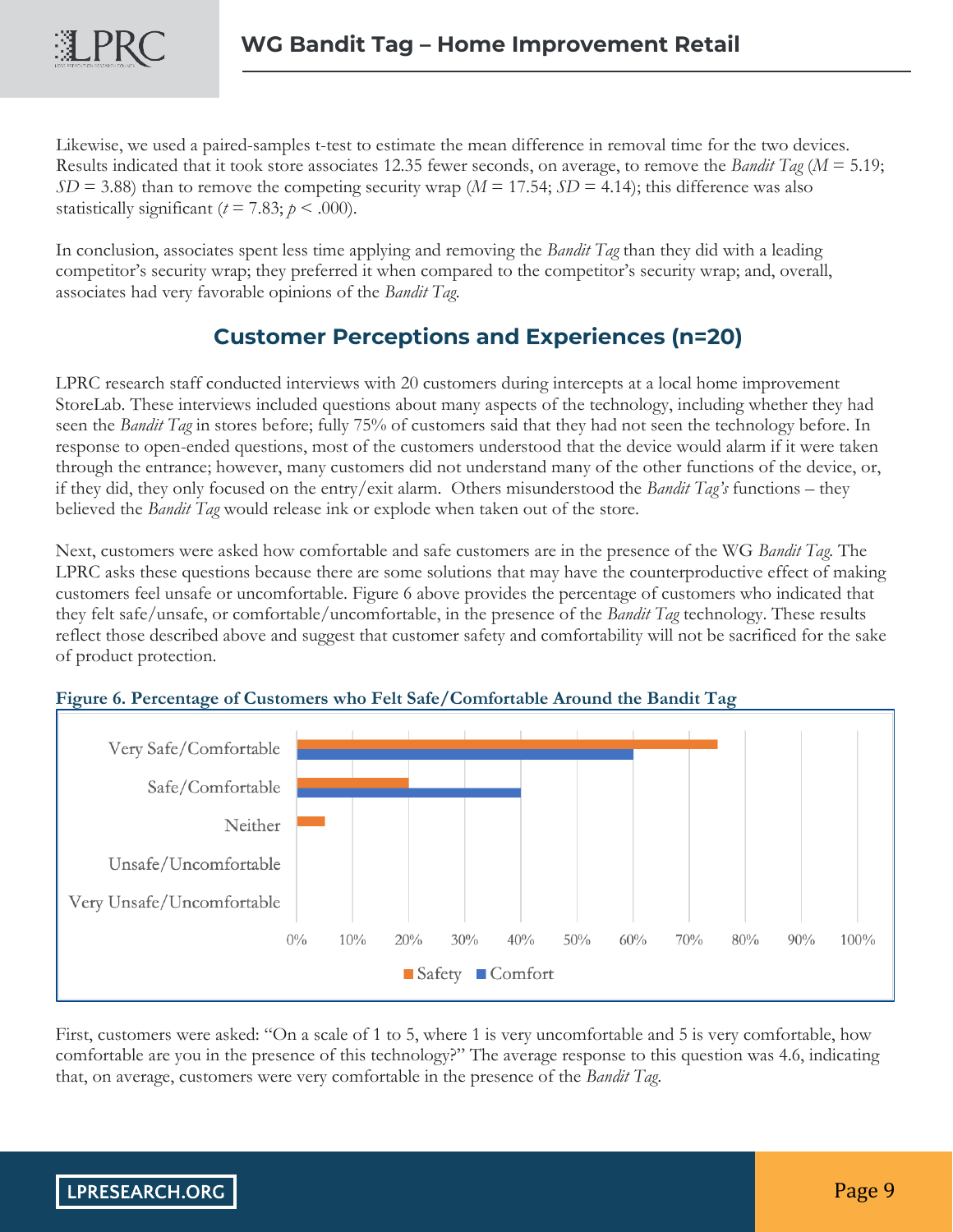Second, customers were asked: "On a scale of 1 to 5, where 1 is very unsafe and 5 is very safe, how safe do you feel in the presence of this technology?" The average response to this question was 4.7, indicating that, on average, customers felt very safe in the presence of the *Bandit Tag.*

To determine whether the solution might be an effective deterrent, the LPRC research staff asked customers whether they agreed or disagreed with a series of statements about the *Bandit Tag*, including: (1) this technology is noticeable, (2) this technology is easy to understand, (3) this technology prevents theft. To better understand customers perceptions of the technology, they were also asked whether they agreed or disagreed with the following statements: (1) I like this technology, and (2) this technology provides a *less* convenient shopping experience.

Respondents were asked to indicate how much they agreed or disagree with these statements on a scale of 1 to 5, where 1 represented strong disagreement and 5 indicated strong agreement. Figure 7 summarizes the results of this portion of the survey, and provides the customers' average score across each statement – remember, numbers closer to 5 indicate stronger agreement with the statement, while numbers closer to 1 reflect stronger disagreement with the statement among customers.





As shown in Figure 7 above, respondents generally liked the technology, and believed that it was noticeable, easy to understand, and that it will effectively prevent theft. They also disagreed that the technology would create a less convenient shopping experience. Some product protection solutions, such as locking peg hooks and locking showcases, can make the shopping experience less convenient – customers do not think this solution will make the shopping experience less convenient.

Finally, customers were asked: "On a scale of 1 to 5, where 1 is much less likely and 5 is much more likely, will this technology make you more or less likely to shop in a store using it?" The average score among respondents was a 4.65, indicating that the solution is likely to promote store traffic and potentially increase sales.

This increased likelihood in shopping at the store might be due to the perceived effect that the solution would have on crime because many respondents noted preventive effect in the open-ended section of the survey. In fact, the majority of the customers noted that they believed the device is used for crime prevention; more importantly, they appreciated that the store was working to prevent retail crime.